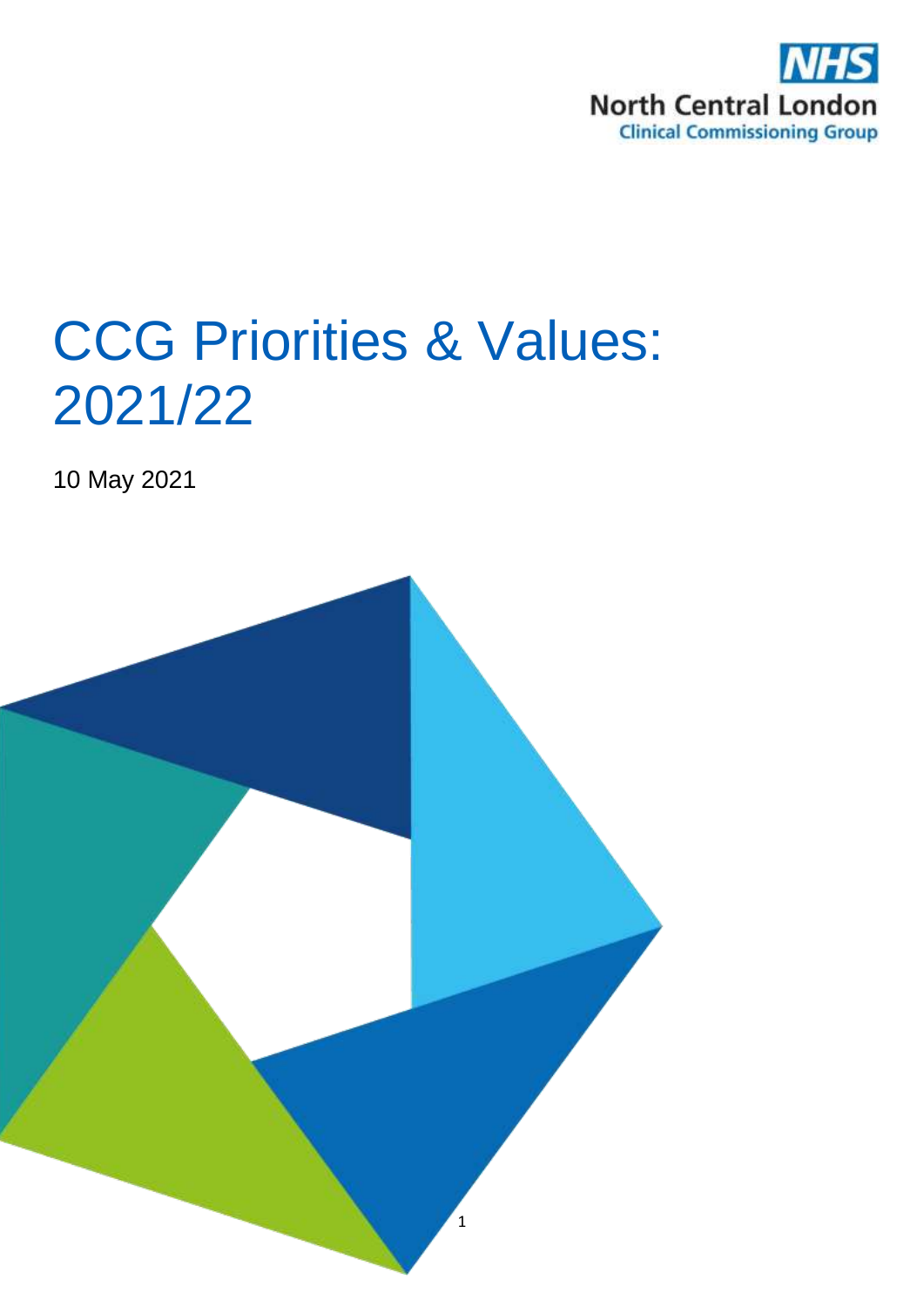# CCG Priorities & Values – 2021/22

As a result of the Covid-19 pandemic, a significant amount of the CCG's clinical and staffing capacity over 2020/21 was dedicated to supporting the health system's collective response across North Central London. Since the autumn, this has included significant work to co-ordinate, support and deliver the Influenza and Covid-19 vaccination programmes. Our staff and office-holders have been key to the success of the CCG's Covid-19 response work.

The Covid-19 pandemic and its impact coincided with the merger of the NCL CCGs on 1<sup>st</sup> April 2020 – and much of the planned implementation work for the new organisation had to be put on hold. It also resulted, following national guidance, in CCG staff to predominantly working from home – a requirement that currently continues.

Looking forward, as the rate of Covid-19 infections continues to reduce, and taking into account the move to formally transition into an Integrated Care System for North Central London, it is timely for the CCG to set headline priorities to progress and deliver in 2021/22 – accompanied by organisational values for the year ahead.

# **Section 1: CCG Priorities**

The setting of organisational priorities is a key component of a strong 'golden thread' within any organisation – supporting the CCG in its approach to:

- Forward planning and allocation of resources and capacity
- Ensuring suitable oversight, assurance and performance reporting arrangements
- Setting team and individual objectives, including through staff appraisals
- Key internal and external communications and engagement activity
- Corporate risk management.

The priorities reflect key areas of work that the CCG needs to ensure additional focus on, capacity for, and delivery of, in 2021/22. It is not an exhaustive list of all CCG important activity including and is complemented by a range of 'business as usual' activity – with examples below:

#### **Examples of key CCG 'business as usual' activity:**

- Supporting staff in all aspects of their work and continuation of programmes and initiatives introduced during 2020/21 in this regard
- Embedding the single CCG operating model and harnessing the opportunities and benefits of place-based partnership working
- Continued support to Primary Care, including in the context of Covid-19 recovery, ongoing development of primary care networks, GP Alliances and future workforce planning etc.
- Delivery of the next stages of the Adult Orthopaedics review
- Ensuring the ongoing delivery of all safeguarding, quality improvement and patient safety responsibilities – including the implementation of the NCL CCG Safeguarding and Looked After Children Strategy 2020-2023
- Progressing the harmonisation of NCL commissioning policies
- Supporting the NCL Clinical Advisory Groups
- Continued focus on NCL estates programmes across acute, community and primary care
- Supporting the NHS's Sustainability Programme and long-term plan of reaching net zero carbon.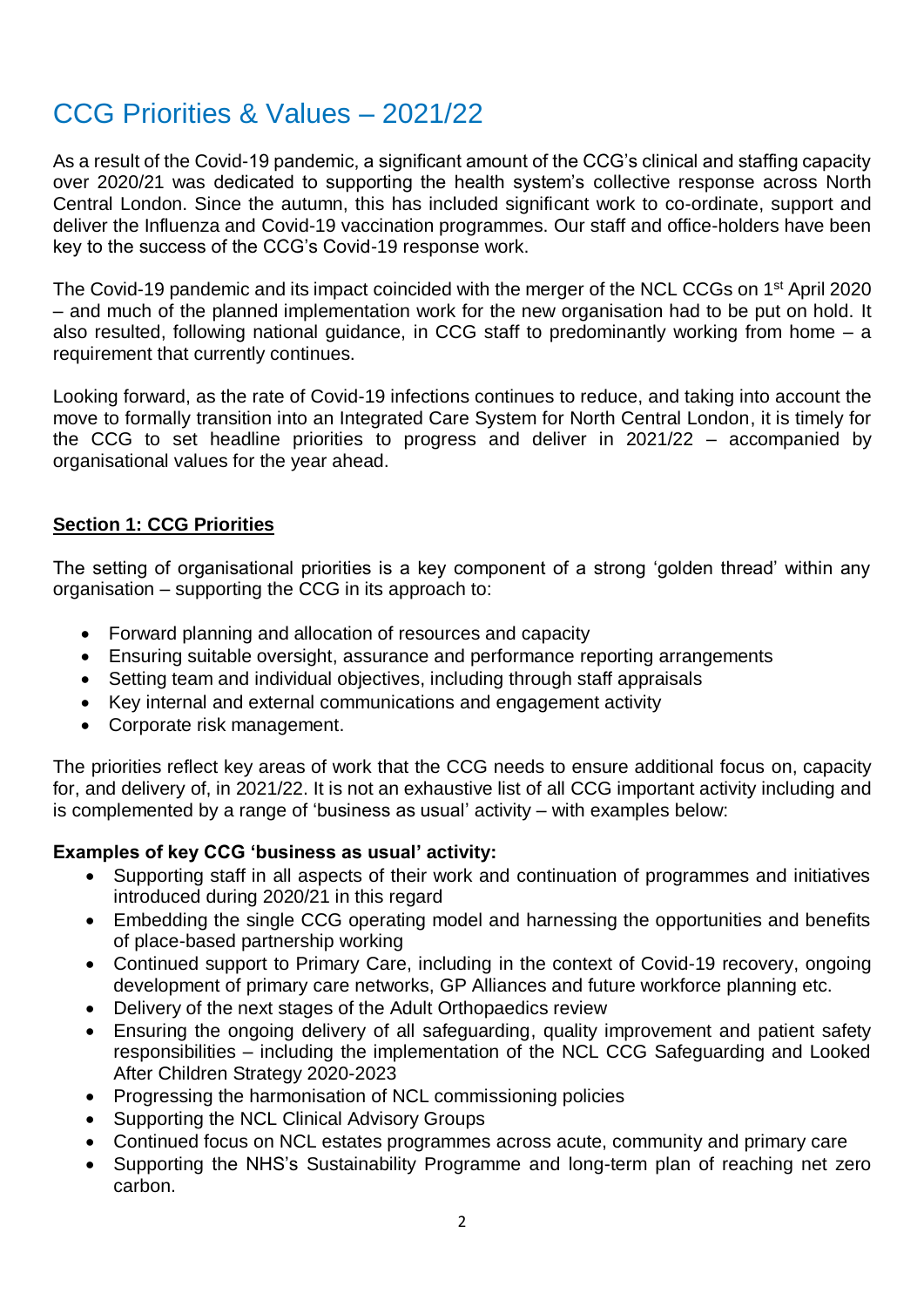# **2021/22 – CCG Corporate Priorities**

The headline CCG priorities for 2021/22 fall into four main categories: Covid-19, corporate support, strategic commissioning and future transition – and are as follows:

# Covid-19

- A. Support the ongoing response to Covid-19 pandemic and vaccination programme
- B. Support system recovery and strengthen both Urgent Care & Integrated Urgent Care

#### Corporate Support

- C. Provide robust support to, and development of, our workforce including through change
- D. Tackle discrimination and embrace equality and diversity through our workforce
- E. Maintain strong financial vigilance

#### Strategic Commissioning

- F. Undertake key strategic commissioning reviews (Community Services, Mental Health and Children, Young People & Maternity Services)
- G. Embed and deliver the commissioning pipeline
- H. Tackle health inequalities and strengthen the system approach to population / place-based health and care management
- I. Embed robust approach to complex individualised commissioning and deliver the continuing healthcare recovery programme

# Future Transition

J. Prepare for the formal transition to an Integrated Care System and further development of Integrated Care Partnerships.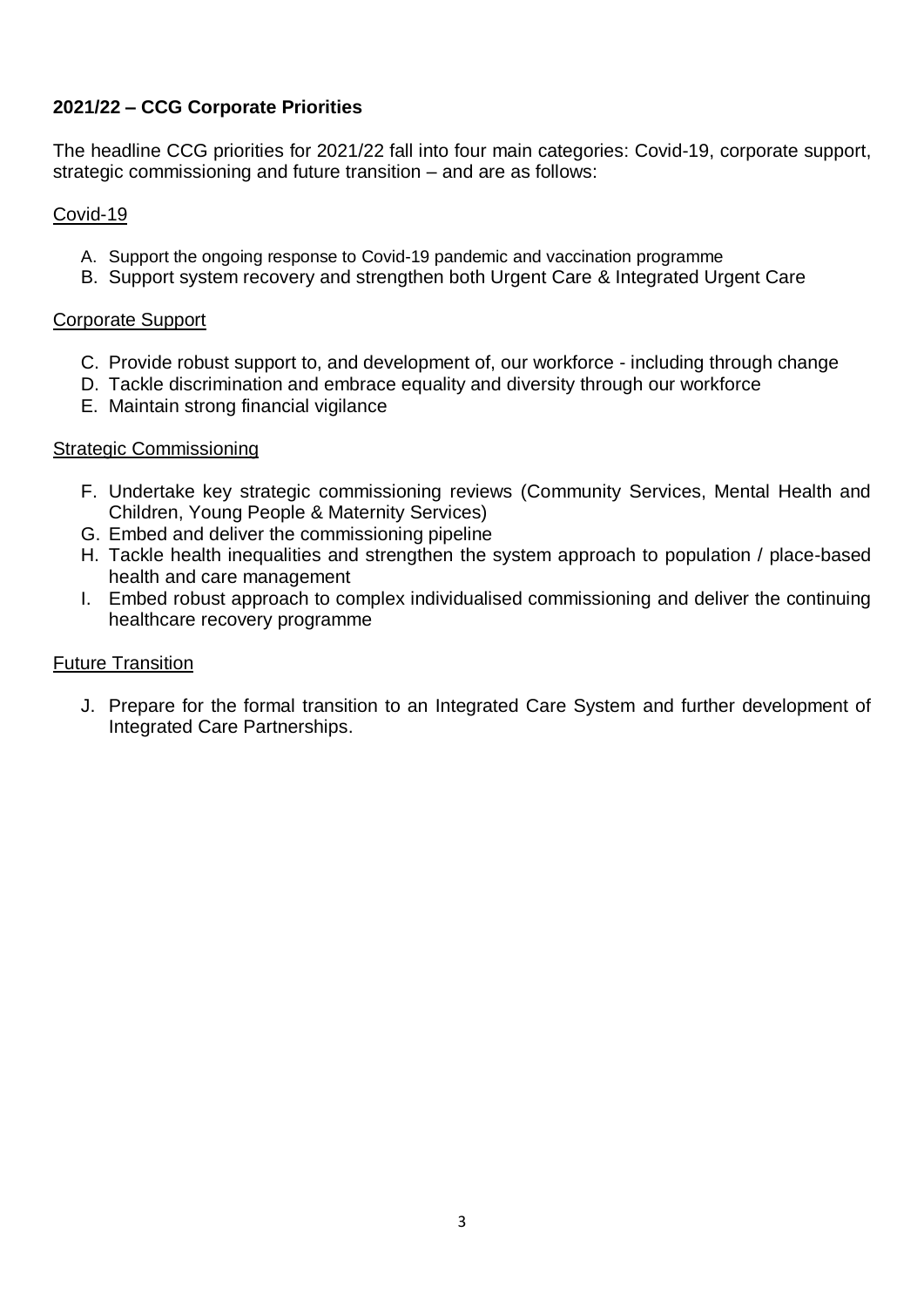# **A. Support the ongoing response to Covid-19 pandemic and vaccination programme**

Since February 2020, the CCG has played a key and significant role in supporting the North Central London system response to the Covid-19 pandemic. This has included, but not limited to:

- Joint leadership of the system's GOLD arrangements
- Strategic, operational and clinical input into NCL wide Silver implementation groups as well as NCL and regional Clinical Advisory Groups
- Supporting the interface with Member Practices and Primary Care Networks
- Close working with Acute, Community and Mental Health Trusts in NCL to support surge response to Covid-19 as well as recovery delivery
- Collaborative working with the five local authorities (including to support social and home care functions) and public health teams in NCL
- Co-ordination of key additional community services
- Supporting Infection and Prevention Control activity including outbreaks management
- Surge capacity modelling, planning and reporting (non-elective and elective activity)
- Operating the system Incident Co-ordination Centre and providing the interface between system partners and NHS England London
- Co-ordination of the testing and vaccination programmes
- Supporting the provision of Personal Protective Equipment across system partners
- System communications
- Supporting system redeployment activity including of CCG staff into frontline activity.

In 2021/22 the CCG will continue to provide robust and focussed clinical and staffing support to all of the above, including as the longer-term requirements of Covid-19 become clearer in the context of testing arrangements, the vaccination programme, outbreaks management etc. - and to help to ensure that the benefits of significantly strengthened collaboration between all health and care partners remain in place going forward and into the formal move to an Integrated Care System for North Central London.

# **B. Support system recovery and strengthen both Urgent Care & Integrated Urgent Care**

Planning work continues to support the healthcare system's immediate recovery from the second wave of Covid-19 - ahead of the longer term National planning round (beginning in Quarter 1 2021/22). Core components of NCL's elective recovery plan will focus on:

- Evidence based **staff wellbeing** and recovery following on from the impact of Covid-19 on staff
- Plans to **de-surge critical care** in relation to Covid-19 to release theatre capacity and intensive treatment (ITU) bed capacity required to increase elective activity
- **Elective recovery** plans for specialised and non-specialised services including the use of fast track surgical hubs and independent sector capacity where NHS capacity is insufficient. Recovery plans will cover cancer and diagnostic services. Plans will focus on the reduction in waiting times for urgent surgery back to a maximum wait of 4 weeks and reduction in long waits in particular for people waiting more than 52 weeks for their treatment.

Planning work will also focus on a further **wave 3 surge** later in 2021(linked to winter planning).

Alongside Covid-19 recovery work, the following will also be key in 2021/22 to strengthen urgent care and integrated urgent care capacity: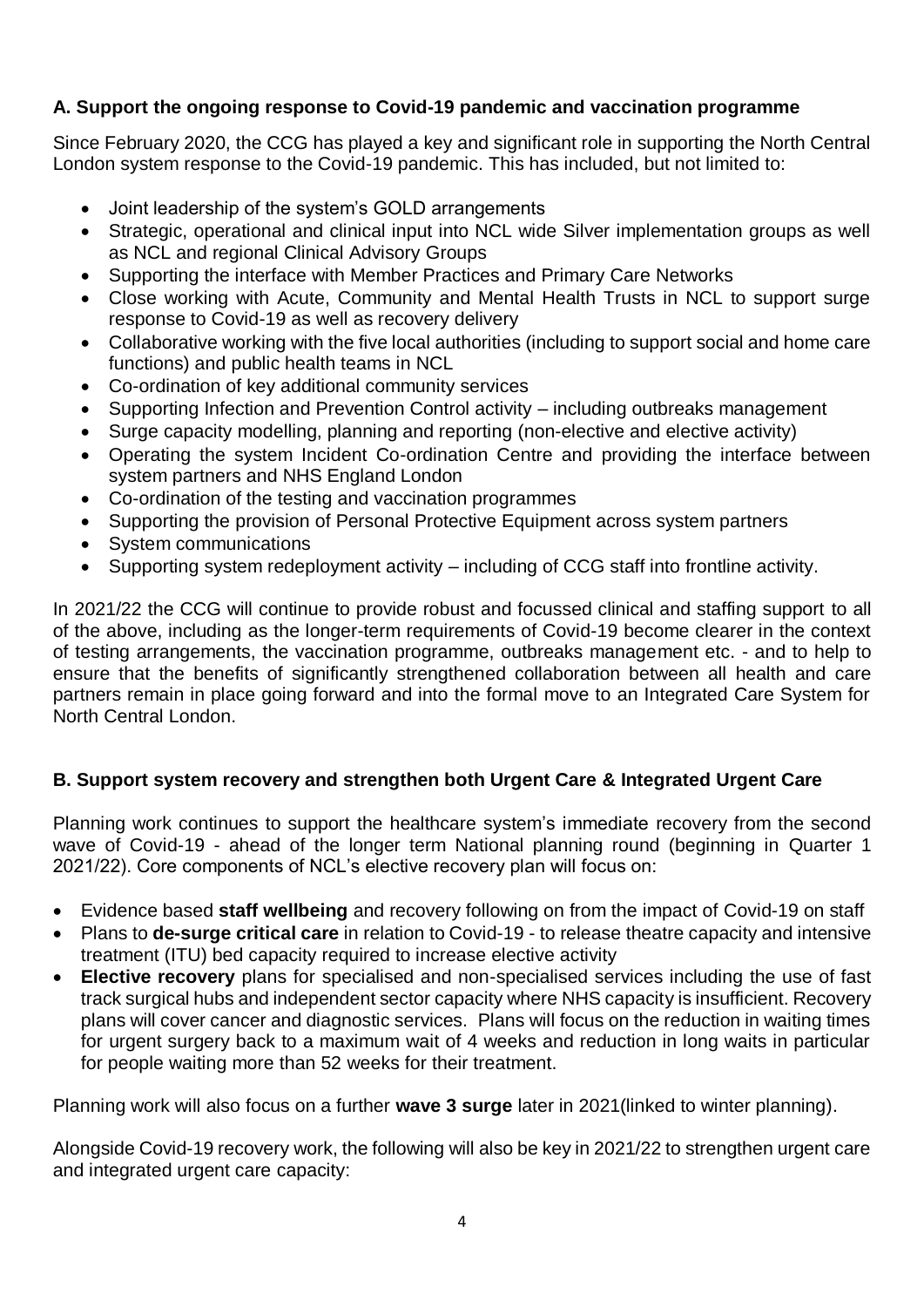#### **Community and Mental Health – Recovery Priorities**

Community and mental health recovery plans will focus on admission avoidance, effective integrated discharge arrangements and ensuring ongoing system capacity for periods of surge – in particular sufficient inpatient and community capacity complementing key transformation programmes across primary care, community and mental health services. This programme of recovery will enable some of the key deliverables of the Think 111 First Programme for Integrated Urgent Care.

In addition, in line with national guidance, there will be a concerted focus on the Long Term Plan deliverables for mental health in relation to community transformation, crisis care and reducing the number of out of area placements through improved flow and community provision to prevent escalating need.

#### **Integrated Urgent Care**

Important work will continue, including in light of the Covid-19 pandemic, to review the provision of Integrated Urgent Care services (IUC) and associated pathways – and as part of the delivery of the NHS Think 111 First IUC transformation programme – to divert patients away from attending A&E departments.

#### **Community Paediatrics and Child and Adolescent Mental Health – Recovery Priorities**

The pandemic has resulted in some community child health services becoming under increasing pressure which has led to large waiting lists and backlogs. The implementation of thresholds and inclusion criteria are currently being used to manage demand but this remains a growing concern within NCL across providers, commissioners and Local Authority system partners. At the same time, demand for many community, child and adolescent services has increased, with sharp rises in demand for autism assessment and speech and language therapy for communication needs as well as mental health crisis care and inpatient care, which currently outstrips capacity.

As a short term recovery action, we will be working with system partners to develop mutual aid and other solutions to manage the backlogs in a manner that is safe, recognising the need for the community and mental health service review to make recommendations relating to the longer term provision of these services.

This work will ensure responsive, consistent and equitable provision of urgent healthcare services to patients across North Central London.

#### **C. Provide robust support to, and development of, our workforce - including through change**

A key asset of the CCG is its workforce. Whilst the merger of the NCL CCGs on 1<sup>st</sup> April 2020 provided opportunities to deliver more consistent and effective commissioning approaches across North Central London and it also created a period of uncertainty for staff, compounded by the first wave of the Covid-19 pandemic heightening around the time of merger - detracting significant staffing capacity and resources from implementation plans for the new CCG.

The CCG employs a talented, diverse and committed workforce – and the skills and resilience that our staff have demonstrated in supporting the system's response to Covid-19 very much exemplify the dedication and contribution our staff make to delivering health outcomes for North Central London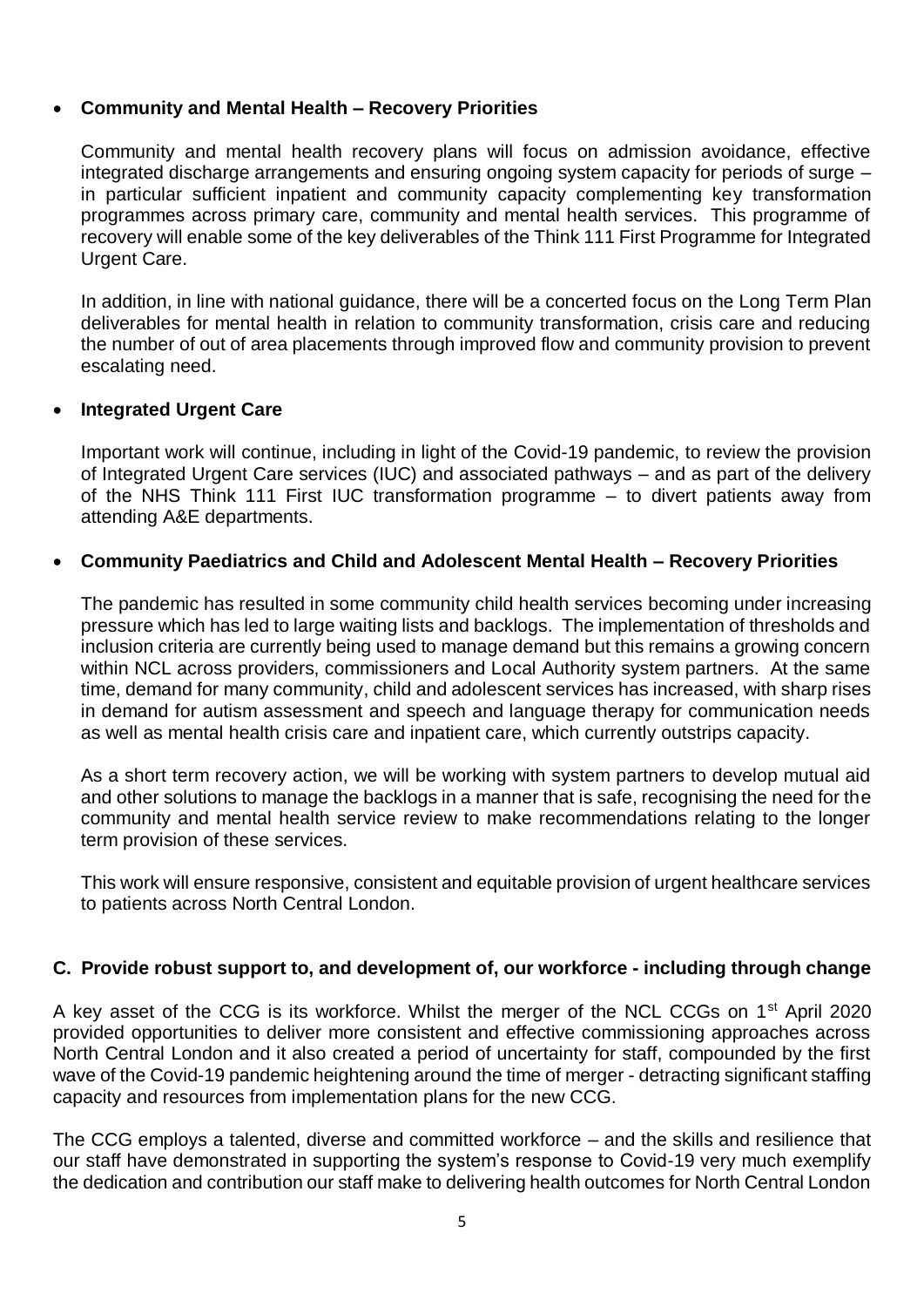communities. Staff have been required to work long hours, remotely, and a time of global concern in relation to the devastating impacts of Covid-19.

The CCG's Staff Survey for 2020 identified a number of areas for the CCG to prioritise with regards to workforce support and development – making 2021/22 a key year for our staff as Covid-19 recovery continues, focus accelerates on the CCG's new operating model and as a further period of change draws nearer with the national transition from CCGs into formal Integrated Care Systems from April 2022. Key priorities will include:

- Robustly tackling areas for improvement identified in the 2020 Staff Survey
- Supporting staff, following the recent organisational realignment work, to work effectively within the CCG's new operating model – maximising the opportunities and benefits of working in a matrix style where this is required and delivering at scale across North Central London or within individual boroughs where this makes sense to do so
- Continuing to tackle discrimination in the workplace and embrace equality and diversity (see above) – harnessing the skills and attributes of everyone working for the CCG
- Retaining and further enhancing work undertaken in 2020/21 with regards to the health and well-being of our staff
- Embracing the new CCG values (see below) and re-introducing staff learning and development activity – paused as a result of the pandemic
- Supporting staff to return to office working in a safe manner, maximising the benefits to all of a blended approach to office and home-based working
- Supporting staff through the next period of change.

As part of this priority – the CCG will also continue to support workforce development across primary care within North Central London.

# **D. Tackle discrimination and embrace equality and diversity through our workforce**

As a commissioning organisation, responsible for commissioning local health and care services, and also as an employer, we recognise that we have certain duties and responsibilities which must be fulfilled with rigor and prudence. This is a challenging task given the changing factors both locally and nationally, chief of which is the changing demography. North Central London is a great place to live and enjoys rich and changing ethnic diversity across its communities. As the make-up of ethnicity changes so do other characteristics e.g. religion, gender, age, sexual orientation etc. The CCG must be prepared to embrace demographic change with our policy response and approach and attitude to diversity. Our local people must be at the heart of our business as a commissioner and an employer – helping to ensure our workforce reflects the community we serve. We recognise that through a representative high quality workforce we will be able to commission and deliver high quality care that will produce equitable outcomes for our communities.

Within NCL we have not only complied with the equality duty and NHS mandatory standards, but have proactively developed policies and programmes to advance equality through equity and build better workforce cohesion through trusting and respectful relationships. Some of the key outcomes include diversity and inclusion training for managers and staff, setting up of staff networks: LGBT+, Disability and BAME and offering Safe Space Conversations. We have also introduced new and innovative projects and worked with external experts from other NHS organisations and local authorities, Healthwatch colleagues in NCL, and NHSE/I, to share and learn from experiences and best practice. We are currently working with NHSE/I on the Workforce Race Equality Standard (WRES) Expert Programme - building local alliances with our providers and local authority partners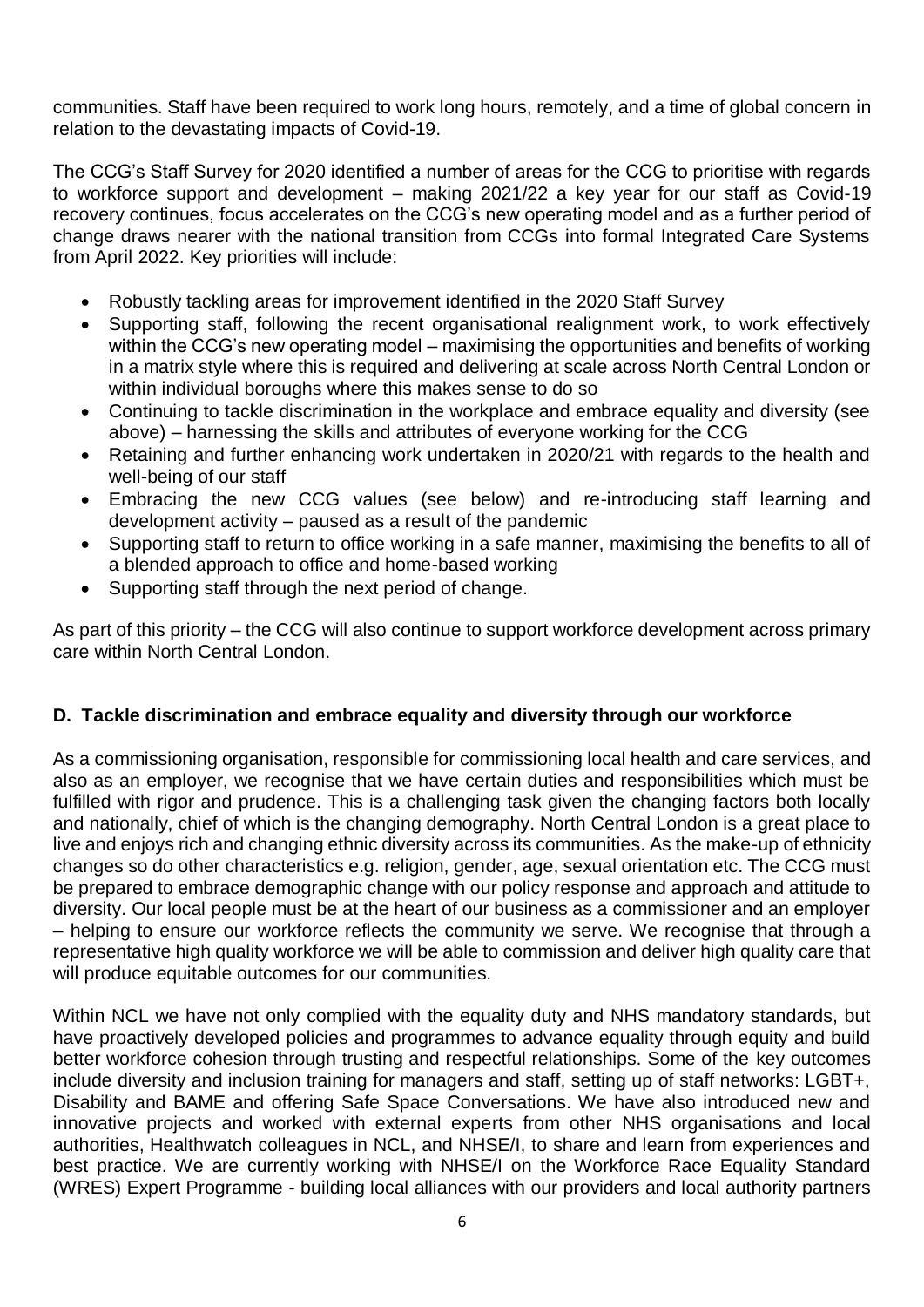and the Voluntary Sector to strengthen our collaboration and partnership working in tackling inequalities.

Workforce inclusion is key – and the CCG remains fully committed to tackling discrimination and identifying and addressing inequalities through a robust and bold policy response and outcome focused interventions designed around lived experiences of our staff. In 2021/22, as part of our Equality, Diversity and Inclusion Strategy 2021/26, we will be focusing on a set of key enablers that either need to be developed and/or strengthened in conjunction with our partners and providers to deliver the equality objectives. We will build on our recent achievements and experience in relation to staff support and base our practice on the staff survey results and safe space conversation outcomes. We will be looking to develop innovative initiatives and strengthen internal competencies in diversity management – to not only help us be an employer of choice but also an employer that is driven by values and ethics.

# **E. Maintain strong financial vigilance**

The CCG ended 2020/21 in financial balance. However, this is in large part due to the impact on financial arrangements caused by the Covid-19 pandemic, and is unlikely to translate into a similar position in 2021/22.

Quarters 1 and 2 of 2021/22 will broadly be similar to the second half of 2020/21 in terms of the rules applying (block contracts at nationally determined values etc.), and therefore the CCG's financial position for the first half of 2021/22 will largely be a function of the allocation that we are given compared to the block contract values and other fixed amounts (e.g. Primary Care contract values).

It is expected that the Covid-19 driven financial arrangements will be removed from Quarter 3. It is then expected that financial arrangements will then revert to what they would have been pre-Covid-19, although 'Payment by Results' (PbR) is likely to be heavily modified.

Although, as can be seen from the above, there remains an element of uncertainty for finances across the full year, it is highly likely that funding will be tight when compared to underlying levels of expenditure, so the CCG will need to be as vigilant as possible about what is spent, maximising outcomes from available spend as far as possible, and only agreeing to invest in new services if it is clear that in so doing savings of at least the level of the additional cost will be delivered somewhere in the system.

The CCG's continued financial vigilance forms part of a wider set of system-wide financial challenges across North Central London – and it is anticipated that the CCG will need to work with partners to deliver a System Efficiency Plan to maintain financial grip for future years.

# **F. Undertake key strategic commissioning reviews**

A key role of the CCG is to commission the provision of healthcare services for the benefit of the communities across North Central London – optimising the use of funding the CCG is able to invest in healthcare services, targeting the best possible service delivery models that deliver positive health outcomes and help reduce health inequalities.

In 2021/22 – three key service reviews will be undertaken, as follows: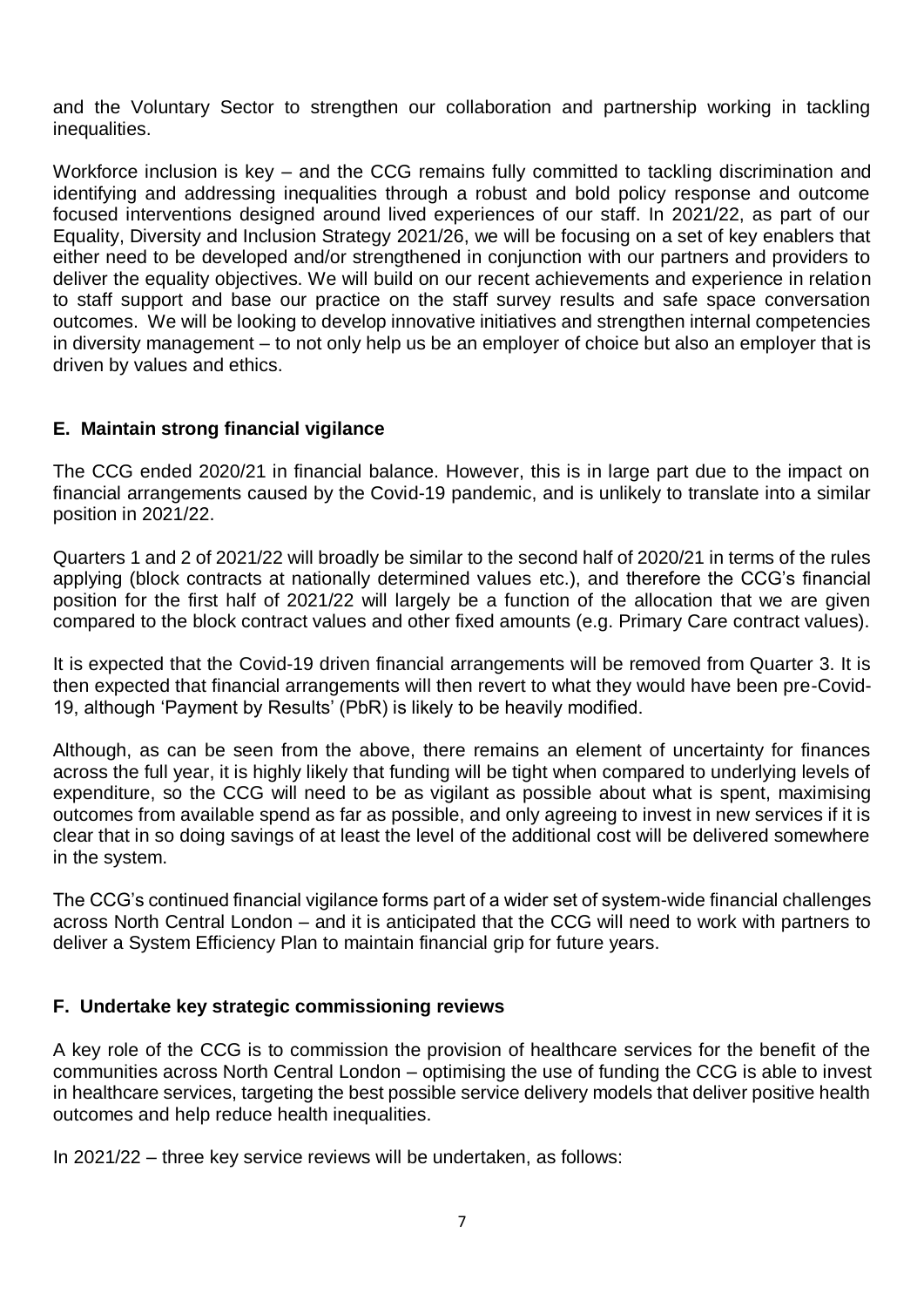#### **Mental Health Services Review**

The CCG currently invests £325m in commissioned mental health services across North Central London. The review of mental health services will encompass all ages - to ensure optimal, equitable and sustainable mental health services across NCL while focussing on earlier intervention and preventing escalation of need and acuity. The review will complement the implementation of our Long Term Plan ambitions for mental health services, which seek to transform and expand core community services, crisis and inpatient care for people with complex needs due to serious mental health illness. Stakeholder and partner engagement will be integral to the review – which will culminate in the development and implementation of a transition plan to deliver recommendations arising from the review.

#### **Community Services Review**

Community 'close to home' Services are a key component of the health and care system. The CCG invests £210m in community services which include a wide range of universal and specialist community services across children and adult services. A comprehensive review will be undertaken with a core objective being to maximise the positive impact that the provision of community services has on NCL residents – enabling a consistent, sustainable and equitable offer across NCL that is deployed on an evidence-based, local population health basis and eliminates inequalities in service provision. Again, stakeholder and partner engagement will be integral to the review.

#### **Children, Young People and Maternity Services Review**

Previous reviews of maternity, children and young people's services have told us that there are significant opportunities to improve services for our residents and service users – not all of the recommendations from these reviews have been implemented and there are further opportunities to improve services to deliver on our core purpose of reducing inequality and continuously improving health and care services.

The review will focus on three core areas of: proactive care pathways, reactive care pathways for children and young people, maternity & neonatal services. The review will be informed and build on the Ockendon implementation being delivered through the NCL Local Maternity Services Committee (LMS) as well as understanding the potential opportunities of greater alignment with specialised commissioning in relation to paediatrics and neonatal care. In addressing drivers for the review we also to develop strategic solutions to key national and local areas for improvement. The review will be underpinned by extensive staff, patient and stakeholder engagement to ensure that that recommendations are fit for purpose and feasible to implement.

# **G. Embed and deliver the commissioning pipeline**

With the merger of the five legacy CCGs coinciding with the Covid-19 pandemic and, as a result, national guidance in relation to contracting being suspended, there has been a hiatus in the normal contracting and contract review processes. The formation of a single CCG also highlighted a wide variety of differences in the services commissioned across NCL and raised the need to review services to help address inequalities and to reduce the overall contracting burden brought about by having nearly 500 contracts in addition to the major NHS, Local Authority and Independent Sector contracts.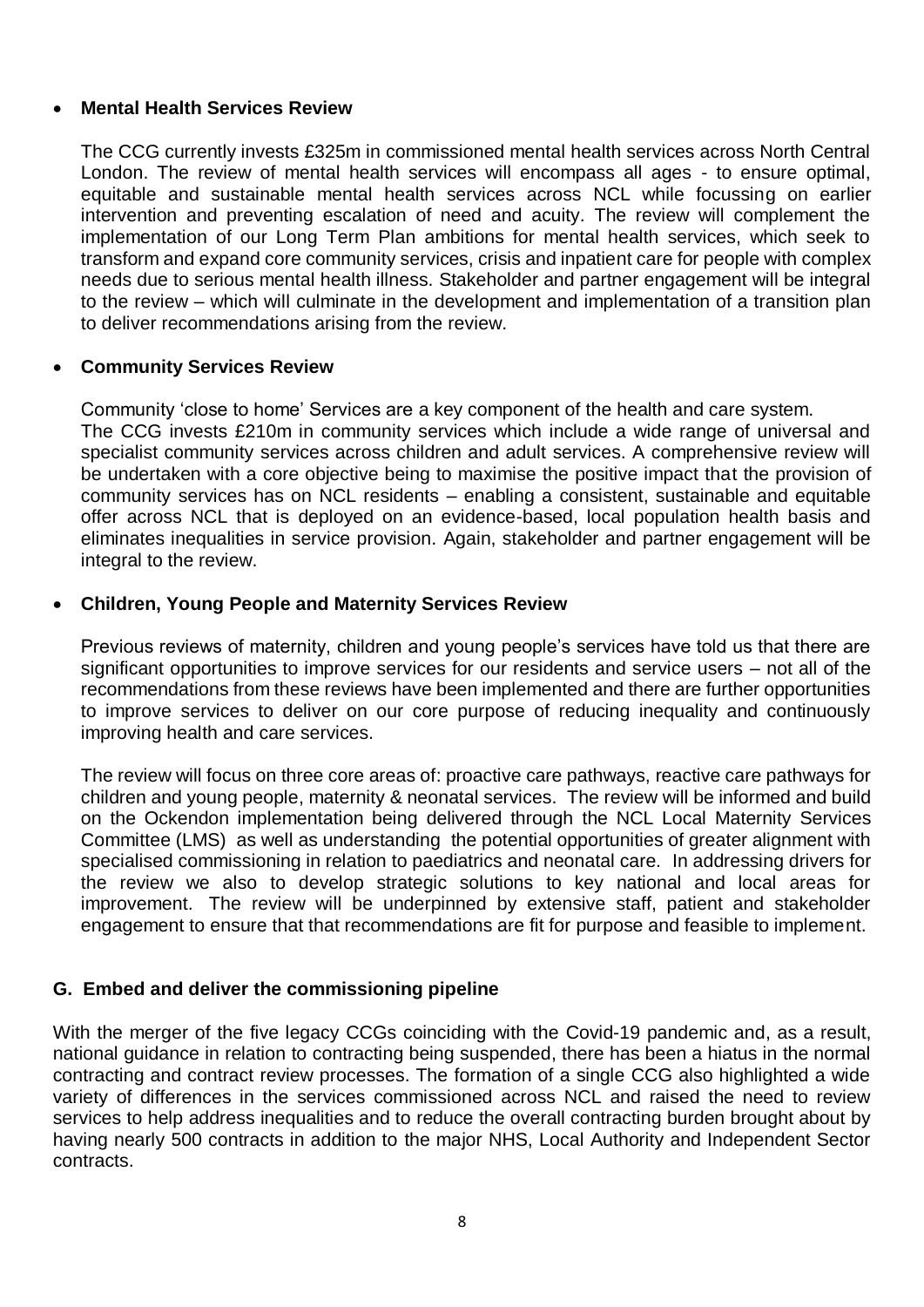At present, the focus is on reviewing current arrangements to ensure the CCG maximises both effectiveness and consistency through its contracts - as well as identifying areas that may warrant further review either to tackle inequalities, to increase the value delivered to our population or to reduce the contracting burden.

This important work will continue into 2021/22 and will culminate in the development of a clear pipeline of contracts – enabling timely review and associated key decision-making.

This work will include focus on both major contracts for review and groups of similar smaller scale contracts with a view to consolidation to improve equity of access and reduce the burden of contract management in future years.

At this stage, it has been identified that two large scale procurements may be required and are likely to take 9-12 months to complete the full competitive procurement process. The first is for 111 and out of hour's provision – and the second is for GP direct access diagnostics. Both contracts are of sufficient scale and volume and will require substantial capacity to support re-procurement.

Work is currently underway to scope the consolidation of small contracts and a review of all contracts contained within the Section 75 / Better Care Fund arrangements with Local Authorities.

#### **H. Tackle health inequalities and strengthen the system approach to population / place-based health and care management**

There is recognition that the health and care system is facing the greatest challenge it has ever seen and that this strengthens the need to work as one system in North Central London to meet the unprecedented demands presented by both responding to, and recovering from the Covid-19 pandemic. Implementing an approach to population health management to address challenges is central to the success of our next phase of recovery and to reducing the impact of health inequalities - focussing on the range of key determinants of health.

Deprivation is one key determinants:

- The life expectancy gap between the most and least deprived wards in North Central London is uncomfortably 11.6 years for men and 12.3 for women
- As at 2019, Haringey, Enfield and Islington were in the top 10 of the most deprived boroughs in London. Those living in the most deprived wards in NCL, and aged from 65-74 are more than three times as likely to have an emergency admission compared to those in the least deprived wards
- There is a disproportionate amount of all mental health inpatients living in NCL's most deprived wards.
- As a consequence of the Covid-19 pandemic, there are significantly increasing levels of need and, nationally, Universal Credit uptake has increased (locally, in Haringey between March and June 2020 this increased by +128%). It is anticipated that the gap between those most and least deprived will only increase further.

Ethnicity is also a key factor; by way of example, although black people make up 18% of Enfield's population, they account for 32% of Enfield residents receiving mental health inpatient care. Covid-19 has further increased the need to prioritise the tackling of health inequalities – with the pandemic having a disproportionate impact on certain ethnicities, older people and people with learning disabilities.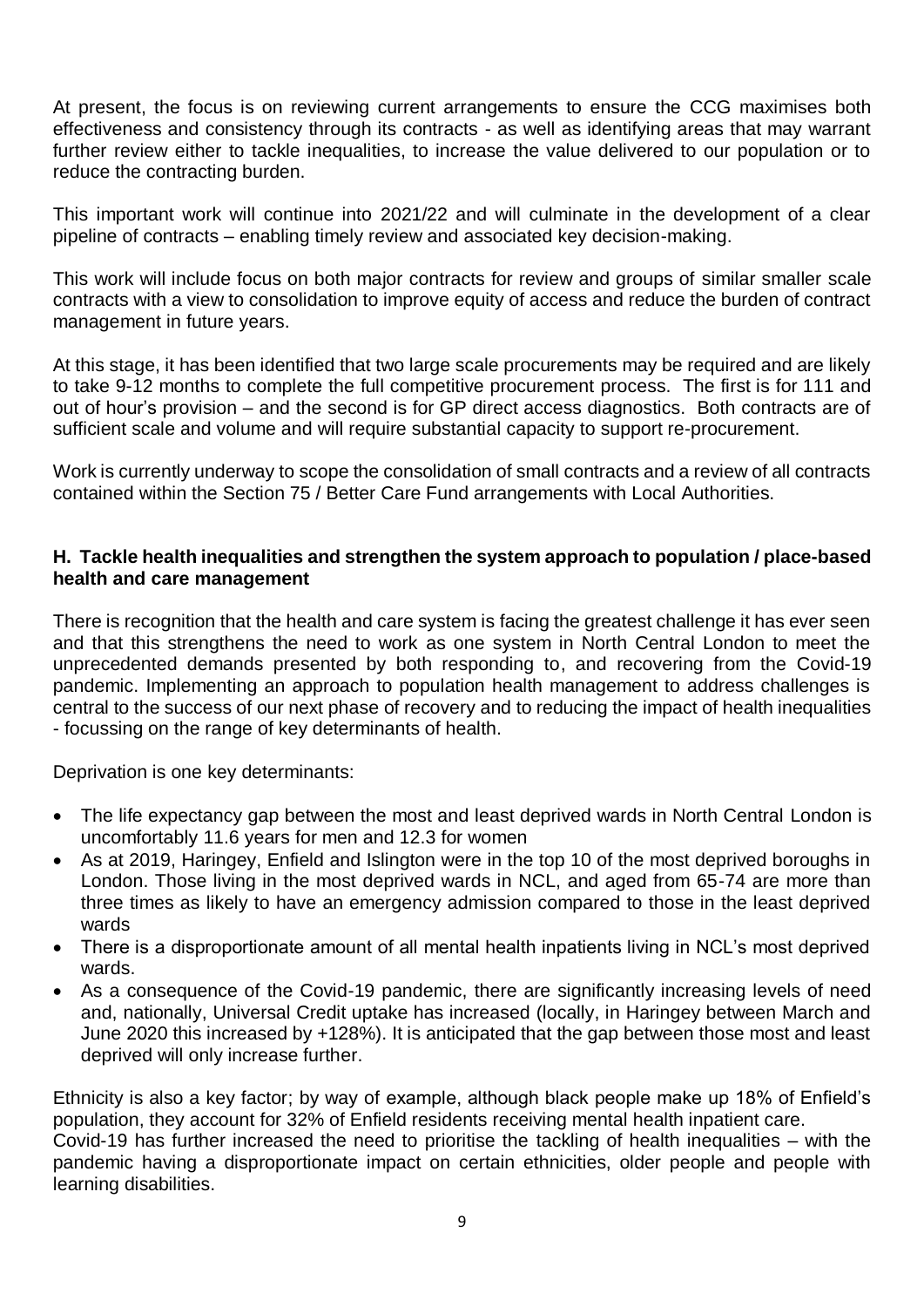The merger of the NCL CCGs provided opportunity to strengthen the CCG's approach, working with key partners, to tackling health inequalities and it is important to build on the work undertaken to date - and in 2021/22 to prioritise the following:

- Strengthen our population health management capability, in terms of population segmentation, risk stratification and routine data dashboards (including necessary fields such as ethnicity data), that will enable change at the front line
- Embed system level clinical decision support and collaboration for multi-disciplinary working
- Maximise out of hospital and virtual care options to transform delivery
- Increase community based care and assets to address wider determinants of health and improve outcomes
- Develop and implement integrated working models at place level
- Develop capabilities to care for individuals who could be cared for at home with support to provide as much care in the community as possible
- Reduce variation in access, outcomes and experience of health services across NCL
- Put disproportionate focus and resource on our areas of highest need and poorest outcomes.

It will be critical that the CCG's ongoing partnership work to help tackle health inequalities, including through the commissioning of key healthcare services and a robust approach to population health management, continues through 2021/22 and in transition to a formal Integrated Care System from April 2022. Partnership working, including with local authority colleagues and through Health & Wellbeing Boards will remain key and the partnership-based HealtheIntent system continues as a key e-platform to support population health management and improve health outcomes.

# **I. Embed robust approach to complex individualised commissioning and deliver the continuing healthcare recovery programme.**

The provision of a complex individualised commissioning service is a core function of CCGs - which commissions individual care packages to support children, adults and those with learning disabilities and mental health conditions with complex needs.

As part of the single CCG model, key work in 2021/22 will include embedding the complex individualised care commissioning directorate. This will involve building on the foundations of each borough, developing a common understanding of individualised commissioning across NCL and taking forward key actions to support consistent and effective approaches to service delivery. This will include:

- Identifying patients by care group and ensuring they are logged on an NCL patient IT system
- Ensuring care packages are personalised, and meet the individual's needs.
- Personal health budgets are offered to individuals, supporting personal choice and independence
- Ensuring a quality approach to reviewing patient care is established
- Ensuring a NCL wide quality and value for money commissioning approach is adopted which is nuanced as appropriate for specific borough circumstances
- Establishing the financial authorisation processes and controls
- Ensuring contracts are in place and a central contract register is established
- Identifying opportunities for efficiency and quality improvement by taking a NCL strategic approach to individualised commissioning
- Working jointly with the five Local Authorities to implement the NCL care market management strategy.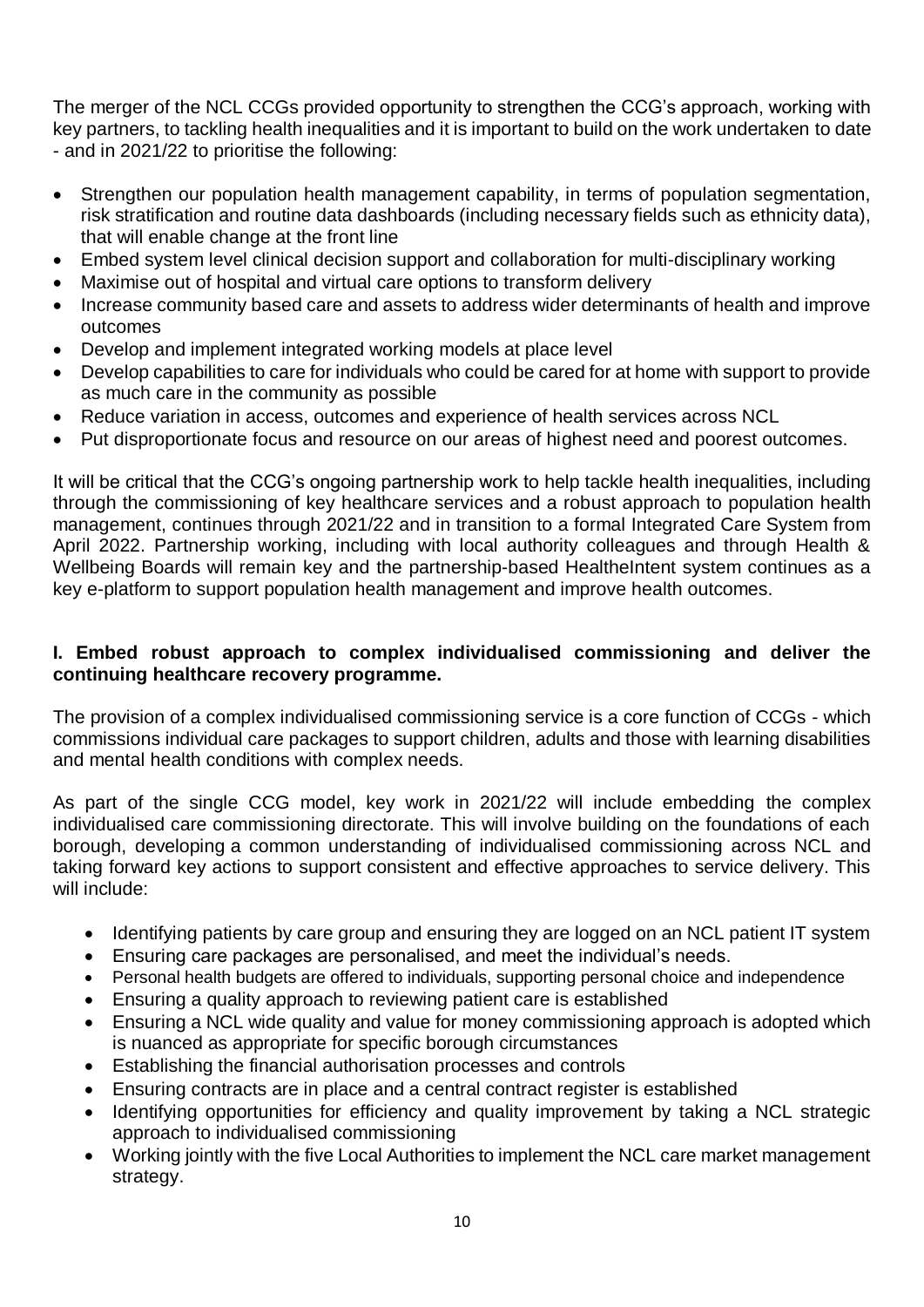**Continuing healthcare** (CHC) provides ongoing support to people with long-term complex health needs in a variety of setting including in individuals' homes or in a care home. There are number of key actions for the CCG to deliver in 2021/22 in relation to the CHC service and these include:

- Continuing to build on the work to implement the North Central London CHC model within the single CCG.
- Strengthening the business process support functions to ensure timely effective packages of care are commissioned and supporting a healthy provider market
- Delivering the CHC audit recommendations and maturity matrix action plan
- Addressing the backlog of CHC assessments accrued when the assessment and review element of the service was suspended to support the discharge of patients during the Covid-19 pandemic.

# **J. Prepare for the formal transition to an Integrated Care System and further development of Integrated Care Partnerships**

Following the recent NHS England and NHS Improvement consultation on "*[Integrating care -](http://camdenccg.newsweaver.com/iiql7lxxnj/pw4l4l5b6lc115wo6jr4vp/external?email=true&a=6&p=6422837&t=356442) Next [steps to building strong and effective integrated care systems across England](http://camdenccg.newsweaver.com/iiql7lxxnj/pw4l4l5b6lc115wo6jr4vp/external?email=true&a=6&p=6422837&t=356442)*", and the subsequent publication of the Government's policy white paper "*Integration and innovation: working together to improve health and social care for all"* in February 2021 – the CCG will transition into a formal Integrated Care System from 1st April 2022.

This change will require significant focus throughout 2021/22 – including, but not limited to, work on:

- Purpose, strategic priorities, roles and responsibilities
- Design and infrastructure
- Leadership and governance models
- Ensuring compliance with current statutory responsibilities
- Transfer of people, assets and liabilities, contracts
- Impact on existing partnerships, membership arrangements
- Shadow arrangements
- Communications and engagement
- Supporting staff and system partners through the period of change.

Importantly, all of the above will be in the context of maximising the opportunity that this change presents to improve health outcomes for residents and patients - and help address health inequalities across North Central London. The CCG will play a key role in the work to develop the vision and strategic priorities for the new integrated care system.

Simultaneously, work needs to further accelerate through 2021/22 in the development of boroughbased integrated care partnerships – placing emphasis on the importance of 'place' and strong, outcome-focussed partnership working at a borough-level, ultimately ensuring an optimum balance between healthcare commissioning activity most effectively undertaken at NCL and borough levels. The CCG's ongoing work with Local Authority partners in this regard will remain vital.

# **Section 2: Organisational Values**

The NHS Constitution (2015) is founded on a common set of principles and values. The NHS values provide common ground for co-operation to achieve shared aspirations for staff that work in the NHS and the communities and people it serves.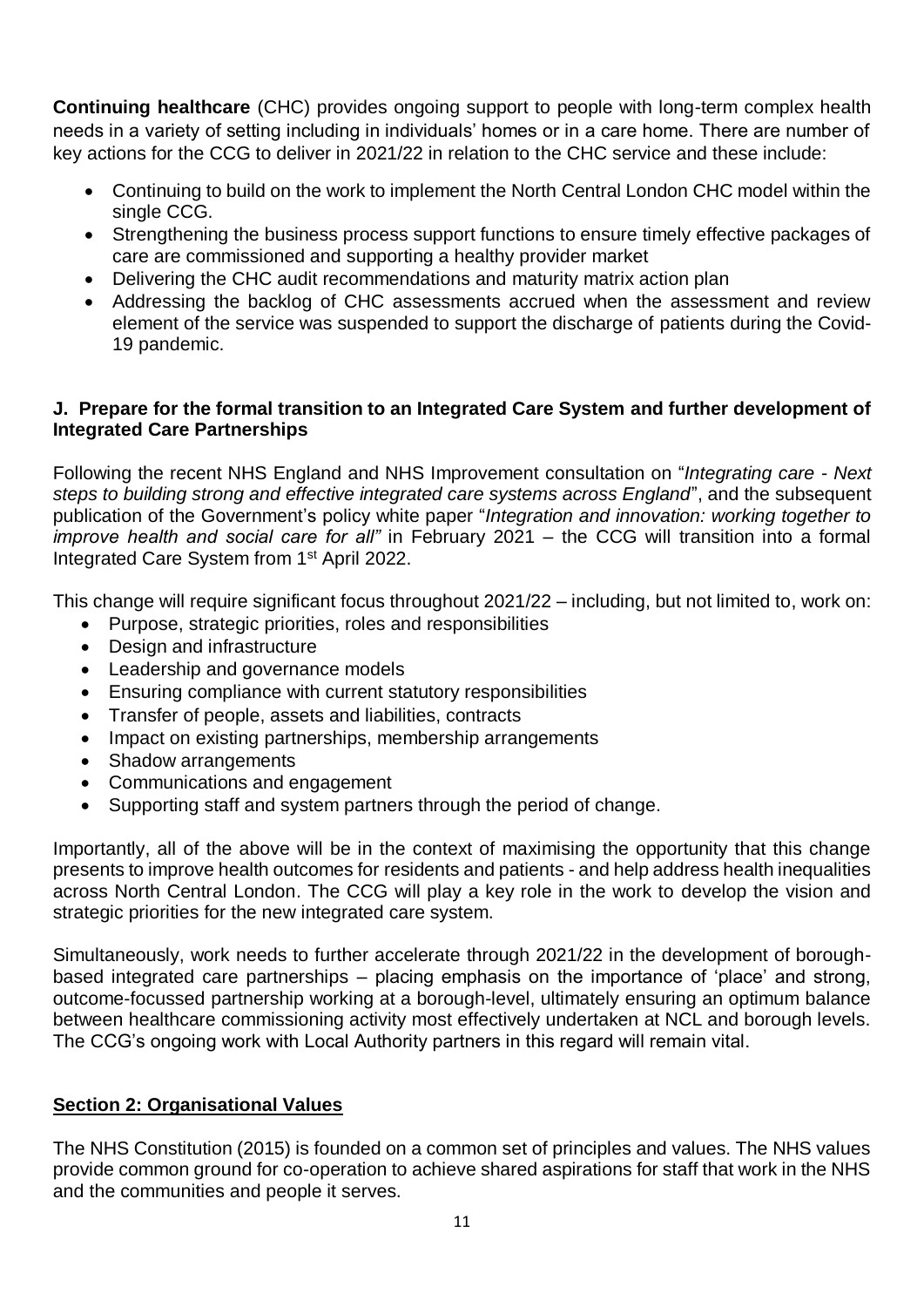Having a set of shared values is critical in setting out our standards and commitment to staff and other stakeholders as an organisation – and is a key part of a strong organisation's golden thread. 84% of NCL staff in the 2020 staff survey felt it was important for the CCG to have a set of shared values.

Work has been undertaken, including extensive engagement with staff, to develop a set of seven organisation values – with supporting statements aligned to each value. The Engaging our People Forum has played a key role in developing the set - taking into account the NHS Constitution values, the legacy CCG values and values of other NHS organisations across NCL. Feedback on the proposed values has been received from staff via the forum representatives, staff diversity networks and staff side colleagues.

The new organisational values are fully supported by the CCG's Governing Body and Executive Management Team and are as follows:

| <b>Collaborative</b>                                                                                                                                                                                                                                    | Accountable                                                                                                                                                                                           | <b>Transparent</b>                                                    | <b>Efficient</b>                                                                                                                                                                                               | <b>Embrace</b><br><b>Diversity</b>                                                                                                                                            | <b>Support</b>                                                                                                                                                                                                                                                                 | <b>Deliver</b>                                                                                                                                                                                                                                                                  |
|---------------------------------------------------------------------------------------------------------------------------------------------------------------------------------------------------------------------------------------------------------|-------------------------------------------------------------------------------------------------------------------------------------------------------------------------------------------------------|-----------------------------------------------------------------------|----------------------------------------------------------------------------------------------------------------------------------------------------------------------------------------------------------------|-------------------------------------------------------------------------------------------------------------------------------------------------------------------------------|--------------------------------------------------------------------------------------------------------------------------------------------------------------------------------------------------------------------------------------------------------------------------------|---------------------------------------------------------------------------------------------------------------------------------------------------------------------------------------------------------------------------------------------------------------------------------|
| "We will connect"<br>with and listen to<br><b>stakeholders</b><br>across our system.<br>whether that be<br>staff, residents or<br>system partners, in<br>order that we can<br>represent<br>everyone's needs<br>and be reflective of<br>those we serve." | "We will be<br>accountable to our<br>staff, local<br>populations and<br>system partners.<br>We will ensure<br>that we have<br>appropriate<br>arrangements in<br>place to discharge<br>our functions." | "We will be open,<br>honest and<br>communicate with<br>transparency." | "We will work in<br>ways which are<br>cost-effective.<br>environmentally<br>sustainable,<br>equitable and<br>$accessible -$<br>making the best<br>use of public<br>money, our<br>workforce and<br>technology." | "We will continue"<br>to celebrate the<br>diversity of our<br>people and<br>communities and<br>actively stand<br>together to<br>address<br>discrimination and<br>inequality." | "We will respect<br>each other and<br>support our<br>colleagues to<br>reach their full<br>potential to be the<br>best in what they<br>do, ensuring that<br>the workplace is<br>supportive to<br>individuals'<br>needs, remains<br>safe and is an<br>enjoyable place to<br>be." | "We will<br>continuously<br>strive to be the<br>best in all we do<br>by embracing new<br>ideas, technology<br>and ways of<br>working, taking<br>opportunities to<br>test. learn and<br>improve. We will<br>deliver services<br>which are of a<br>demonstrably high<br>quality." |

The values will be launched and embedded within the CCG – including in the following ways:

- Organisational wide communications including sharing of staff 'good news stories' in relation to the values
- Publishing of branding material
- Local discussions in teams
- Introduction of a behavioural competency framework
- Links to recruitment processes, appraisal framework and other HR policies and processes.

In order to measure the success of these values the CCG will draw on:

- Staff events and discussions
- Future annual staff survey results
- Meetings of the Engaging our People Forum
- HR workforce data
- Appraisal compliance and feedback on quality of appraisal discussions.